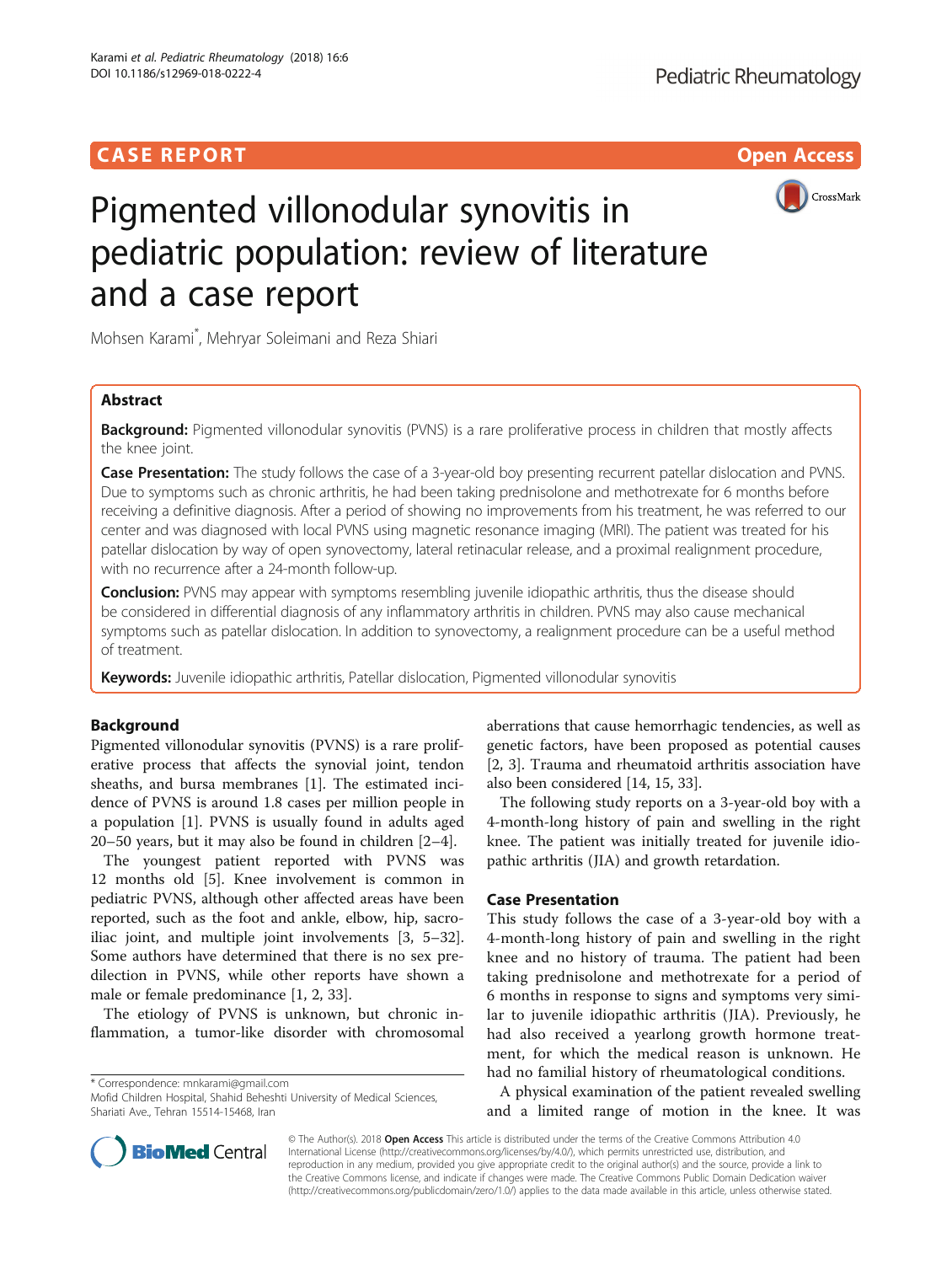clinically evident that the patella had been dislocated. The results of laboratory tests did not suggest that the patient suffered from JIA. Radiography images depicted soft tissue swelling around the knee joint. An MRI showed a large signal mass of synovium posterior to the lateral patellar facet, which caused lateral dislocation of the patella (Fig. 1).

The chosen method of treatment for the patient was surgery, consisting of an open excisional biopsy and a proximal realignment procedure (vastus medialis obliquus advancement) through medial parapatellar incision. A histologic examination of the tissue exposed hyperplasia of the synovium, foamy macrophage, spindle cells, multinucleated giant cells and a considerable amount of hemosiderin deposits, all of which supported the diagnosis of PVNS (Fig. [2](#page-2-0)).

After the open surgical synovectomy and 3 months of physiotherapy, the swelling of the knee lessened and the range of motion in the knee returned to normal. The patient was followed for 24 months without any signs of recurrence.

## **Discussion**

This study reviews and summarizes 29 articles, published between 1975 and 2016, in which 42 cases of pediatric PVNS were reported [[3, 5](#page-3-0)–[32\]](#page-4-0) (Table [1](#page-2-0)). Because of the impossibility to retrieve pediatric data, the articles representing mixed adult and pediatric cases were excluded from the review [[34\]](#page-4-0). The mean age of the reported cases was 8.9 years. Sixty-two percent  $(n = 26)$  was female and 38%  $(n = 16)$  was male. PVNS affected only one joint in all but 6 cases, and the main localization was the knee joint ( $n = 23, 64\%$ ).

Approximately 81% ( $n = 34$ ) of patients presented joint pain and swelling. This entity may have been misdiagnosed with other causes of arthritis such as rheumatoid arthritis, hemophilic arthropathy, tuberculosis, and neoplastic processes [\[3](#page-3-0), [15](#page-3-0)].

A localized intra-articular form of PVNS that causes mechanical symptoms, such as anterior knee pain, meniscal injury, and patellar dislocation has been reported in adult PVNS [[35](#page-4-0)–[39](#page-4-0)]. Mechanical symptoms are extremely rare in pediatric cases of PVNS [\[3, 5](#page-3-0)–[32](#page-4-0)]. Recurrent patellar dislocation is a rare presentation of PVNS that was previously only reported in adult cases [[38\]](#page-4-0). This study presents a 3-year-old boy with patellar dislocation caused by PVNS, an unusual demonstration of PVNS at an unusual age. To the best of our knowledge, this is the first report of patellar dislocation in pediatric PVNS.

Joint aspiration fluid in PVNS is usually serosanguinous and, without a history of trauma, can be nearly diagnostic [[2](#page-3-0)]. Initial stages of radiography may show an increasing density or radiolucent defect with a thin sclerotic rim [\[2](#page-3-0), [3](#page-3-0)]. Only 33% of reported cases of pediatric PVNS produced positive findings on the initial X-ray [\[3](#page-3-0)]. In the present case, radiography images showed nothing more than swelling of the soft tissue. CT-scans are useful in determining the severity of bone loss in large joints such as the hip and knee. Medium-contrast enhanced CT-scans may also be worthwhile in detecting recurrent lesions [[2\]](#page-3-0). The most effective screening method for diagnosis of PVNS is the MRI. MRIs can reveal scattered low-signal intensity areas in the synovial membrane, representing hemosiderin deposits on T2 weighted images, and dotted areas of low-signal intensity, representing fibrous components of the lesion on T1-weighted images [\[1](#page-3-0)–[3](#page-3-0)] (Fig. 1).

There is not a standard method of treatment for PVNS, especially in pediatric patients [\[1](#page-3-0)–[3](#page-3-0)]. The aim of treatment for PVNS is to remove all abnormal tissue in order to relieve pain, lower the risk of joint destruction,

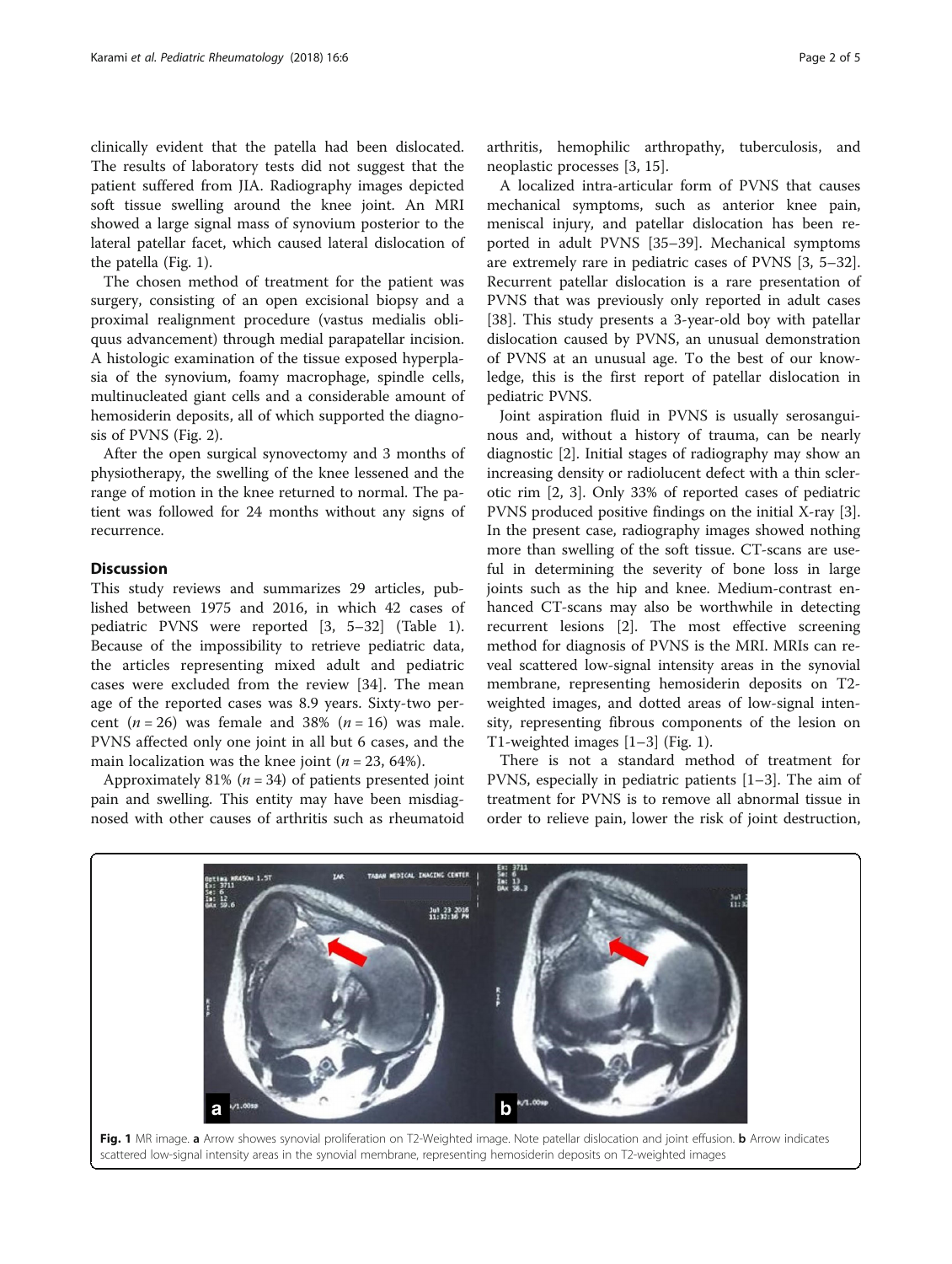<span id="page-2-0"></span>

and avoid local recurrence. The localized form of PVNS tends to be episodic and result in a good prognosis, while the diffuse form tends to progress gradually and recur more frequently [[1, 4](#page-3-0), [33](#page-4-0)]. Though there are several therapeutic solutions, the most common treatment is surgery [[3\]](#page-3-0). Open or arthroscopic subtotal synovectomy is the most widely accepted surgery [[1](#page-3-0)–[3](#page-3-0)]. Some authors prefer arthroscopy to treat the localized form because this method results in less morbidity and a similar outcome as open surgery [[1](#page-3-0)]. Some others

Table 1 Clinical presentations reported in literatures

|                                           | Clinical presentation Number of patients Age (years) |                   | Sex                                   | Treatment (OS <sup>a</sup> /AS <sup>b</sup> )           | Follow up                | Recurrence   | Authors                                                                                                                                          |
|-------------------------------------------|------------------------------------------------------|-------------------|---------------------------------------|---------------------------------------------------------|--------------------------|--------------|--------------------------------------------------------------------------------------------------------------------------------------------------|
| Knee pain<br>and swelling                 | 21                                                   | $1-15$ (mean 9.1) | 10 M <sup>c</sup> , 11 F <sup>d</sup> | 12 OS, 7 AS,<br>$1OS + AS$ ,<br>1 injection             | 5 month-2 years          | None         | Baroni [3],<br>Neubauer [12],<br>Bruns [11],<br>Jawadi [5],<br>Deepak [14],<br>Hong [6],<br>Saulsburg [7],<br>Jha [9], Maric [15],<br>Nizam [13] |
| Painless swelling<br>of knee              | $\mathbf{1}$                                         | 5                 | 1 M                                   | AS                                                      | 2 years                  | None         | Van Emelen [10]                                                                                                                                  |
| Politeal cyst                             | $\mathbf{1}$                                         | 12                | 1 M                                   | $OS + AS$                                               |                          |              | Meehan [8]                                                                                                                                       |
| Foot and ankle<br>pain and swelling       | $\overline{4}$                                       | 3-14 (mean 10.3)  | 3 M 1 F                               | <b>OS</b>                                               | 6 month-2 years          | None         | Neubauer [12],<br>Aghasi [24],<br>Freedman [23],<br>Kaneko [26]                                                                                  |
| Painless mass of<br>foot and ankle        | 3                                                    | 11-12 (mean 11.7) | 1 M<br>2F                             | <b>OS</b>                                               | $1-4$ years              | None         | Zambakides [25],<br>Sofier [21],<br>Duncan [22]                                                                                                  |
| Elbow                                     | $\mathbf{1}$                                         | 8                 | 1 F                                   | AS                                                      |                          |              | Hsiu Su [19]                                                                                                                                     |
| Non tender mass or 2<br>swelling of elbow |                                                      | 6 (mean 6)        | 2F                                    | <b>OS</b>                                               | 2 years                  | None         | Sekiya [18],<br>Aydingoz [17]                                                                                                                    |
| Multifocal<br>involvement                 | 6                                                    | 4.5-7 (mean 5.8)  | 1 M<br>5 F                            | OS                                                      | 6 month-25 years 3 cases |              | Mukhopadhyay [28],<br>Tavangar [27],<br>Vedantam [29],<br>Zhao [30],<br>Walls [32],<br>Leszczynski [31]                                          |
| Hip pain                                  | $\mathbf{1}$                                         | 7                 | 1 F                                   | $AS + OS$                                               |                          | Not reported | Higuchi [20]                                                                                                                                     |
| Sacral joint<br>involvement               | 1                                                    | 12                | 1 F                                   | <b>OS</b>                                               |                          |              | Kang [20]                                                                                                                                        |
| Hand swelling                             | $\mathbf{1}$                                         | 7                 | 1 F                                   | <b>OS</b>                                               | 7 year                   | 1 case       | Neubauer [12]                                                                                                                                    |
| Average                                   | 3.8                                                  | 8.9               | F/M: 1.6/1                            | OS 69%,<br>AS 21.5%,<br>$OS + AS 7\%,$<br>Injection 2.5 | 4.9 years                | 9.5%         |                                                                                                                                                  |

<sup>a</sup>Open synovectomy

**Arthroscopic synovectomy** 

<sup>c</sup>Male

<sup>d</sup>Female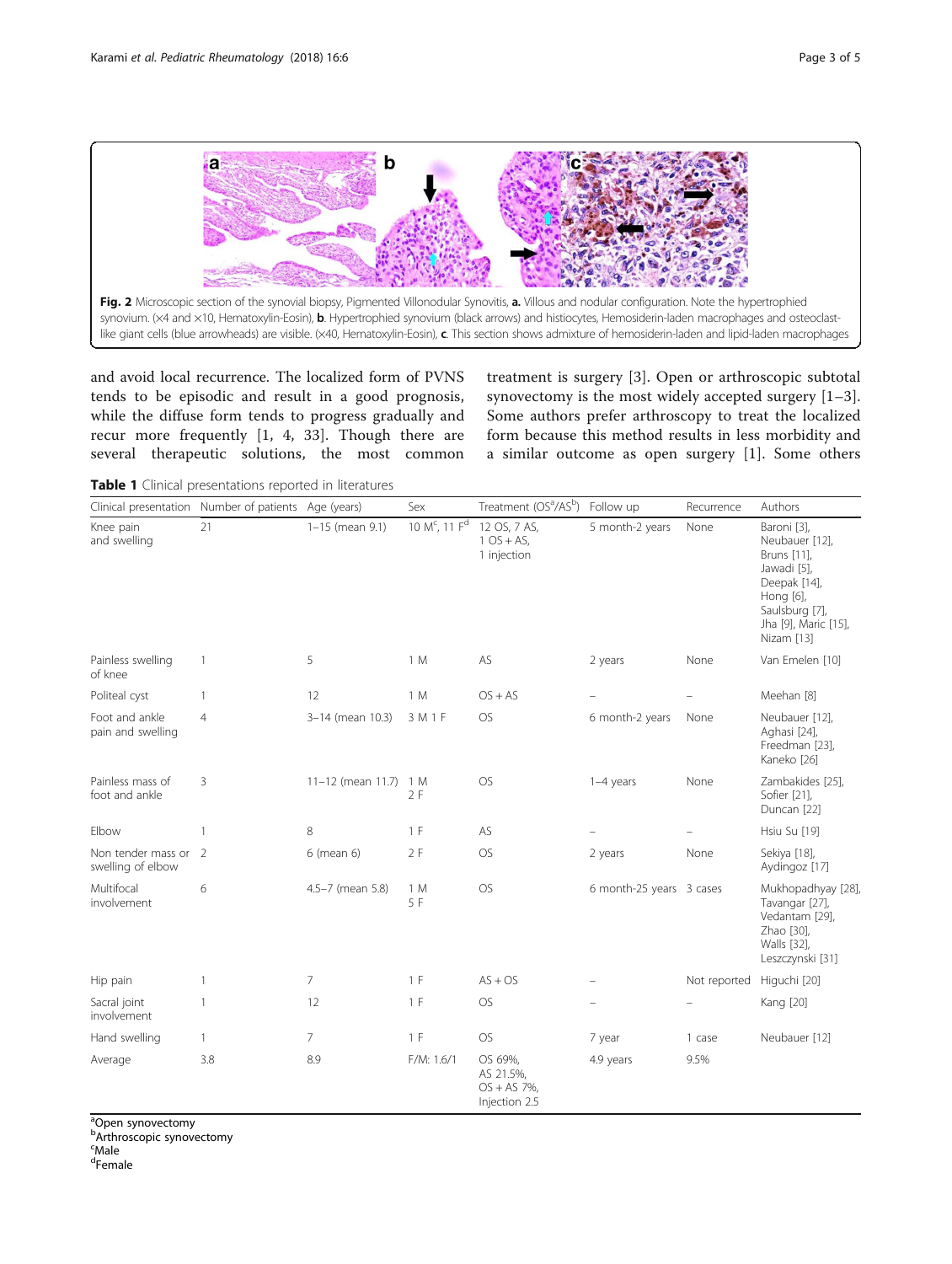<span id="page-3-0"></span>prefer open surgery to arthroscopy because of the latter's disadvantages, such as the risk of recurrence and the possibility of portal contamination [3].

The literature reported 3 recurrences in cases in which the large joints were affected in multifocal form, and one recurrence in a case affecting the small hand joints (Table [1\)](#page-2-0). The present case was treated with open synovectomy, lateral release, and a proximal realignment procedure and did not show any signs of recurrence during the 24 months following the treatment.

Radiotherapy and isotopic synoviorthesis have been used in adults for relapse cases or as adjuvant modality, but the use of radiotherapy in children is controversial, due to the possibility of post-irradiation sarcoma and damage to the physis [1–4]. Because PVNS, or tenosynovial giant cell tumor (TGCT), has characteristic cytogenetic abnormalities resulting in the overexpression of colony stimulating factor 1 (CSF1), systemic medication targeting the CSF1/CSF1R axis (imatinib, nilotinib, emactuzumab, and PLX3397) has been proposed in patients with diffuse, relapsed, or multifocal PVNS/TGCT [[40](#page-4-0)]. The results from related studies will need to be confirmed in larger, ideally randomized clinical trials [\[41](#page-4-0)].

### Conclusion

Although PVNS is a rare condition in pediatric patients, it can occur with symptoms resembling juvenile idiopathic arthritis, therefore it should be considered in differential diagnosis of any arthritis in children. PVNS in children may cause mechanical symptoms such as patellar dislocation. In these cases, lateral release and a proximal realignment procedure, in addition to synovectomy, can be useful methods of treatment.

#### Abbreviations

JIA: Juvenile idiopathic arthritis; MRI: Magnetic resonance imaging; PVNS: Pigmented villonodular synovitis; VMO: Vastus Medialis Obliquus

#### Acknowledgments

The authors wish to express their thanks to all hospital personnel involved in this study.

#### Funding

The study was performed without any funding.

#### Availability of data and materials

Please contact author for data requests.

#### Authors' contributions

MK designed the study and carried out the surgery for the patient. MS participated in data collection and wrote the article. RS carried out the rheumatologic consultation and reviewed articles on the subject. All authors read and approved the final manuscript.

#### Ethics approval and Consent to participate

Ethic committee approval has been obtained from the ethics committee of Shahid Beheshti University of Medical Sciences and Health Services.

#### Consent for publication

Consent to publish the manuscript has been obtained from the patient.

#### Competing interests

The authors declare that they have no competing interests.

## Publisher's Note

Springer Nature remains neutral with regard to jurisdictional claims in published maps and institutional affiliations.

#### Received: 3 January 2018 Accepted: 5 January 2018 Published online: 17 January 2018

#### References

- 1. Ottaviani S, Aryal X, Dougados M, Gossec L. Pigmented villonodular synovitis: a retrospective single center study of 122 cases and review of literature. Semin Arthritis Rheum. 2011;40(6):539–46.
- 2. Rydholm U. How I do it pigmented villonodular synovitis. Acta Orthop Scand. 1998;69(2):203–10.
- 3. Baroni E, Russo BD, Masquijo JJ, Bassini O, Miscione H. Pigmented villonodular synovitis of the knee in skeletally immature patients. J Child Orthop. 2010;4(2):123–7.
- 4. Flandry F, Hughston JC. Current concepts review: pigmented villonodular synovitis. J Bone Joint Surg Am. 1987;69:942–9.
- 5. Jawadi AH. Pigmented villonodular synovitis of the knee in a 12-month-old girl. J Taibah Univer Med Sci. 2014;9(4):335–7.
- 6. Man Hong C, TunHing L. Acute knee pain in a child due to pigmented Villonodular Synovitis. J Orthop Case Rep. 2015;5(3):78–80.
- 7. Saulsbury FT. Pigmented villonodular synovitis of the knee in a 9-year-old child. South Med J. 2004;97(1):80–2.
- 8. Meehan PL, Daftari T. Pigmented villonodular synovitis presenting as a popliteal cyst in a child. A case report. J Bone Joint Surg. 1994;76(4):593–5.
- 9. Jha SC, Nishisho T, Matsuura T, Takeuchi M, Miyagi R, Takao S, et al. Pigmented villonodular synovitis of the knee joint in a 5-year-old girl treated with combined open and arthroscopic surgery: a case report. J Ped Orthop. 2016;25(6):564–9.
- 10. Van Emelen K, Moens P, Wouters K, Fabry G. Villonodular synovitis of the knee in a 5-year-old child. Apropos of a case. Rev Chir Orthop Reparatrice Appar Mot. 1999;85(6):621–6.
- 11. Bruns J, Schubert T, Eggers-Stroeder G. Pigmented villonodular synovitis in children. A case report. Arch Orthop Trauma Surg. 1993;112:148–51.
- 12. Neubauer P, Weber K, Miller NH, McCarthy EF. Pigmented Villonodular Synovitis in children: a report of six cases and review of the literature. Iowa Orthop J. 2007;27:90–4.
- 13. Shand N, Hordon LD. Diffuse pigmented villonodular synovitis in a child what is the best management? BMC Musculoskelet Disord. 2013;14(Suppl 1):A6.
- 14. Deepak S, Warrier K, Kerslake R, Rangaraj S. Knee swelling in a teenager infection, inflammation or malignancy? Int J Clin Med Imaging. 2016;3:482.
- 15. Maric D, Vokovic N, Gajdobranski D, Draskovic B, Bekic V, Jovanovic M, et al. Pigmented villonodular synovitis of the knee in a child - case report. Arch of Oncol. 2004;12(1):75–7.
- 16. Higuchi C, Ohno I, Yoshikawa H. Hip joint pigmented villonodular synovitis in a young girl: a case report. J Ped Ortho B. 2012;21(4):335–8.
- 17. Aydingöz U, Leblebicioglu G, Gedikoglu G, Atay OA. Pigmented villonodular synovitis of the elbow in a 6-year-old girl. J Shoulder Elb Surg. 2002;11(3): 274–7.
- 18. Sekiya H, Ozawa H, Sugimoto N, Kariya Y, Hoshino Y. Pigmented villonodular synovitis of the elbow in a 6- years- girl: a case report. J Orthop Surg. 2007;15(1):106–8.
- 19. Su H, Gould E, Penna J, Meng H. A rare manifestation of pigmented Villonodular Synovitis of the elbow in a child. Radiol Case Rep. 2008;3(2):156.
- 20. Kang GH, Chi JG, Choi IH. Pigmented villonodular synovitis in the sacral joint with extensive bone destruction in a child. Pediatr Pathol. 1992;12(5): 725–30.
- 21. Soifer T, Guirguis S, Vigorita VJ, Bryk E. Pigmented villonodular synovitis in a child. J Ped Surg. 1993;28(12):1597–600.
- 22. Duncan N, Rajan R. Case report of pigmented villonodular synovitis arising from the calcaneocuboid joint in a 12 year old male. Foot. 2015;25:59–61.
- 23. Freedman BA, Lin DL, Tis JE. Pigmented Villonodular Synovitis of the Calcaneocuboid joint in an 11-year-old child with Subtalar coalition. Foot Ankle Int. 2007;28(4):511–5.
- 24. Aghasi MK, Robinson D, Reif RM, Halperin N. Pigmented Villonodular Synovitis of the talus in a child. Foot Ankle. 1988;9(3):139–42.